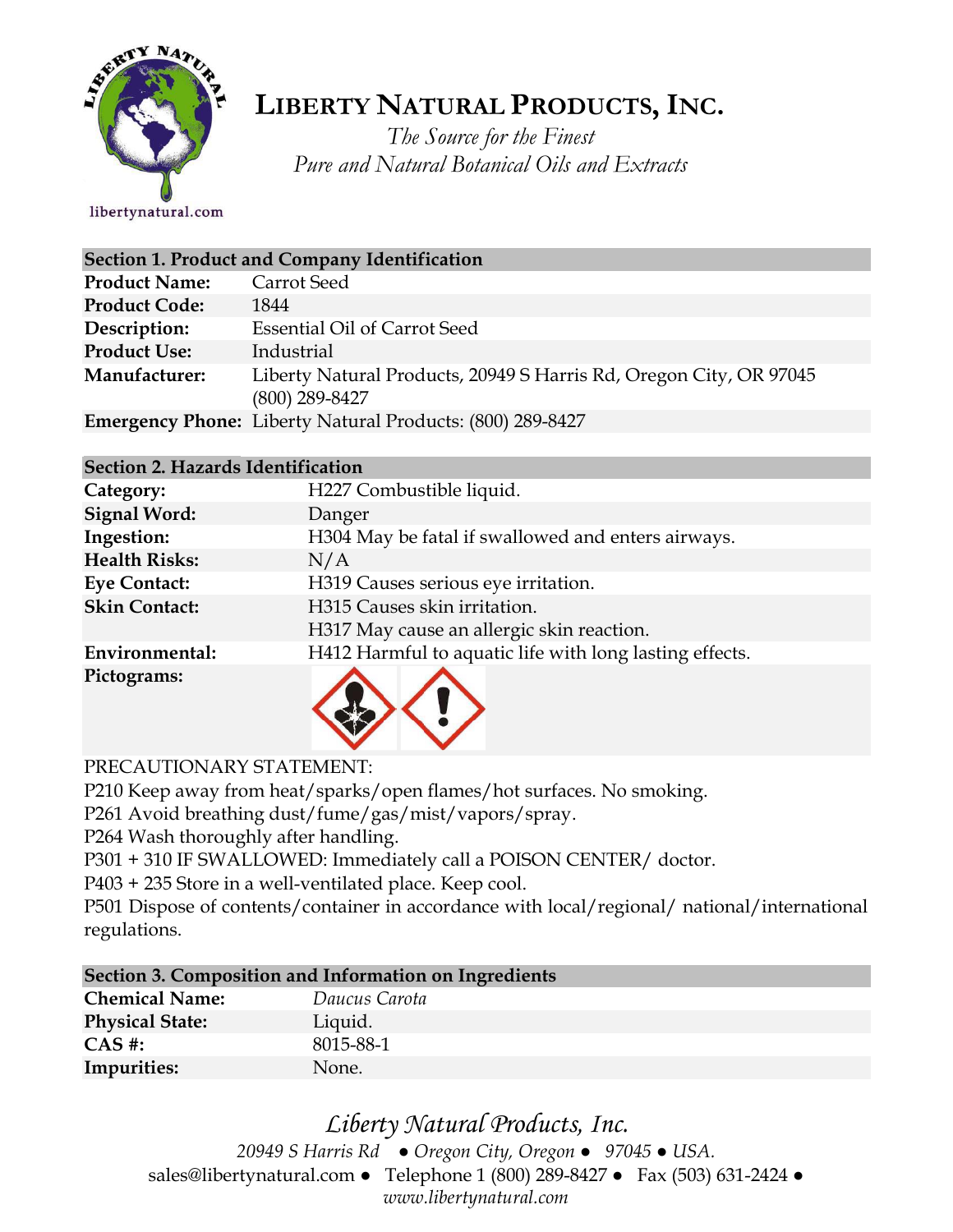**Trade Secret Claim:** None.

| <b>Section 4. First Aid Measures</b> |                                                                                                               |
|--------------------------------------|---------------------------------------------------------------------------------------------------------------|
| Eyes:                                | Rinse opened eye for several minutes under running water. If<br>symptoms persist, consult a doctor.           |
| <b>Skin Contact:</b>                 | If skin irritation continues, consult a doctor. Immediately wash<br>with water and soap and rinse thoroughly. |
| Inhalation:                          | Supply fresh air and to be sure call for a doctor.                                                            |
| Ingestion in excess:                 | Seek immediate medical advice.                                                                                |
| <b>Emergency Care:</b>               | Contact local emergency provider. For non-emergency, contact<br>primary care provider.                        |
| <b>PPE:</b>                          | Gloves, lab coat or uniform, safety glasses, eyewash, safety shower.                                          |

| <b>Section 5. Fire-Fighting Measures</b>                                                           |                                                                                                                                                                                                                            |
|----------------------------------------------------------------------------------------------------|----------------------------------------------------------------------------------------------------------------------------------------------------------------------------------------------------------------------------|
| Flammability:                                                                                      | Flammable.                                                                                                                                                                                                                 |
| <b>Extinguishing Media:</b>                                                                        | SUITABLE: $CO2$ , sand, extinguishing powder<br><b>NON SUITABLE:</b><br>Water.                                                                                                                                             |
| <b>Special Fire-Fighting Procedure:</b>                                                            | Cool endangered receptacles with water spray.                                                                                                                                                                              |
| <b>Unusual Fire and Explosion Hazards:</b>                                                         | Essential and vegetable oils have the potential to<br>self-heat and contribute to spontaneous combustion<br>when present on fabrics. Caution should be exercised<br>in the storage and launder of fabrics exposed to oils. |
| Do not inhale explosion gases or combustion gases.<br><b>PPE</b> and Precautions for Firefighters: |                                                                                                                                                                                                                            |

| <b>Section 6. Accidental Release Measures</b> |                                                                                                                            |  |  |
|-----------------------------------------------|----------------------------------------------------------------------------------------------------------------------------|--|--|
| <b>Personal Precautions:</b>                  | Wear protective equipment. Keep unprotected<br>persons away. Keep away from ignition sources.                              |  |  |
| <b>Environmental Precautions:</b>             | Do not dispose in sewer or in any natural<br>environment.                                                                  |  |  |
| Containment:                                  | Absorb with clay, sand, or other non-combustible<br>material. Prevent entry into waterways, sewers, and<br>confined areas. |  |  |
| Clean Up:                                     | Disposal must be made according to official<br>regulations.                                                                |  |  |

| Section 7. Handling and Storage |                                                                                                                                                                                                                      |
|---------------------------------|----------------------------------------------------------------------------------------------------------------------------------------------------------------------------------------------------------------------|
| <b>Handling Precautions:</b>    | Store in cool, dry place in tightly closed receptacles. Keep<br>away from heat and direct sunlight. Ensure good<br>ventilation/exhaustion at the workplace. Handle with care.<br>Avoid jolting, friction and impact. |
| <b>Storage Precautions:</b>     | Store in sealed container, Keep ignition sources away - Do<br>not smoke. Protect against electrostatic charges. Store in<br>cool, dry conditions in well-sealed receptacles. Protect from                            |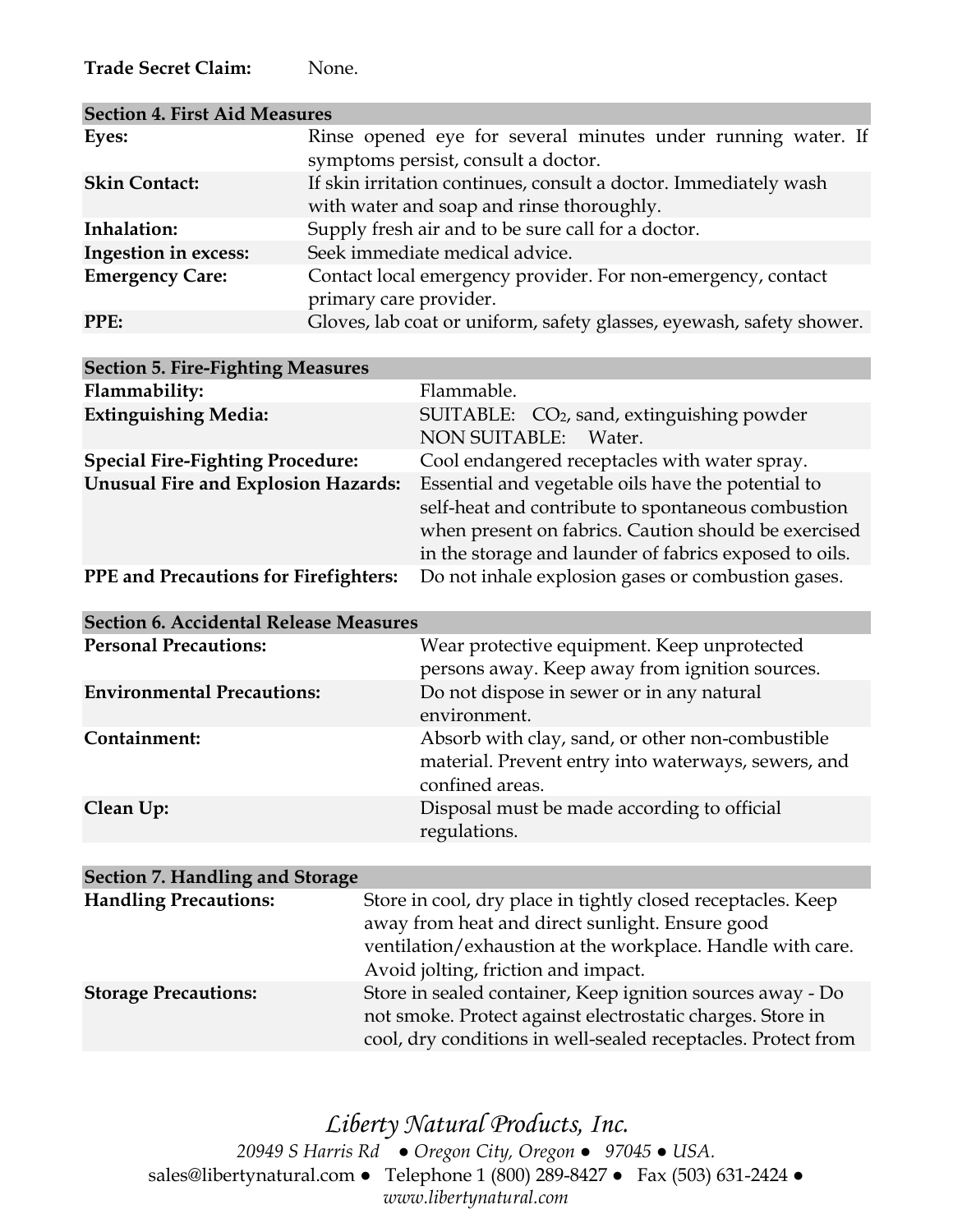|        | heat and direct sunlight. Store receptacle in a well-ventilated |
|--------|-----------------------------------------------------------------|
|        | area.                                                           |
| Other: | See Section 8                                                   |

| <b>Section 8. Exposure Controls/Personal Protection</b> |                                                                                                                                                                                                                                                                                                                                                                                                                                                       |  |  |  |
|---------------------------------------------------------|-------------------------------------------------------------------------------------------------------------------------------------------------------------------------------------------------------------------------------------------------------------------------------------------------------------------------------------------------------------------------------------------------------------------------------------------------------|--|--|--|
| <b>Engineering Controls:</b>                            | Keep away from foodstuffs, beverages and feed. Avoid<br>contact with the eyes.                                                                                                                                                                                                                                                                                                                                                                        |  |  |  |
| <b>Respiratory Protection:</b>                          | Assure a good ventilation of work place. Use suitable<br>respiratory protective device in case of insufficient<br>ventilation.                                                                                                                                                                                                                                                                                                                        |  |  |  |
| <b>Hand Protection:</b>                                 | Wear protective gloves. The glove material has to be<br>impermeable.                                                                                                                                                                                                                                                                                                                                                                                  |  |  |  |
| <b>Eye Protection:</b>                                  | Goggles giving complete protection to eyes. Eyewash bottle<br>with clean water.                                                                                                                                                                                                                                                                                                                                                                       |  |  |  |
| <b>Skin and Body Protection:</b>                        | Clothes for chemical protection to avoid contact. Protective<br>gloves. The glove material has to be impermeable and<br>resistant to the product/ the substance/ the preparation.<br>Due to missing tests no recommendation to the glove<br>material can be given for the product/ the preparation/ the<br>chemical mixture. Selection of the glove material on<br>consideration of the penetration times, rates of diffusion and<br>the degradation. |  |  |  |
| Ingestion:                                              | Do not eat, drink and smoke while using.                                                                                                                                                                                                                                                                                                                                                                                                              |  |  |  |
| <b>Industrial Hygiene:</b>                              | Provide ventilation of the work place to reduce<br>concentrations of the vapor and product.                                                                                                                                                                                                                                                                                                                                                           |  |  |  |
| <b>OSHA Permissible Exposure Limits (PELs):</b>         | N/A                                                                                                                                                                                                                                                                                                                                                                                                                                                   |  |  |  |
| <b>ACGIH Threshold Limit Values:</b>                    | N/A                                                                                                                                                                                                                                                                                                                                                                                                                                                   |  |  |  |

| <b>Section 9. Physical and Chemical Properties</b>     |                            |  |  |
|--------------------------------------------------------|----------------------------|--|--|
| Appearance:                                            | Pale yellow to amber fluid |  |  |
| Upper/Lower Flammability:                              | N/A                        |  |  |
| Odor:                                                  | Fruit-like                 |  |  |
| <b>Vapor Pressure:</b>                                 | N/A                        |  |  |
| <b>Odor Threshold:</b>                                 | N/A                        |  |  |
| <b>Vapor Density:</b>                                  | N/A                        |  |  |
| $pH$ :                                                 | N/A                        |  |  |
| <b>Relative Density:</b>                               | 0.9209                     |  |  |
| <b>Melting Point:</b>                                  | N/A                        |  |  |
| <b>Freezing Point:</b>                                 | N/A                        |  |  |
| Solubility:                                            | N/A                        |  |  |
| Initial Boiling Point and Boiling Range: 433°F / 223°C |                            |  |  |
| <b>Flash Point:</b>                                    | 161.6°F / 72°C             |  |  |
| <b>Evaporation Rate:</b>                               | N/A                        |  |  |
| <b>Flammability Category:</b>                          | N/A                        |  |  |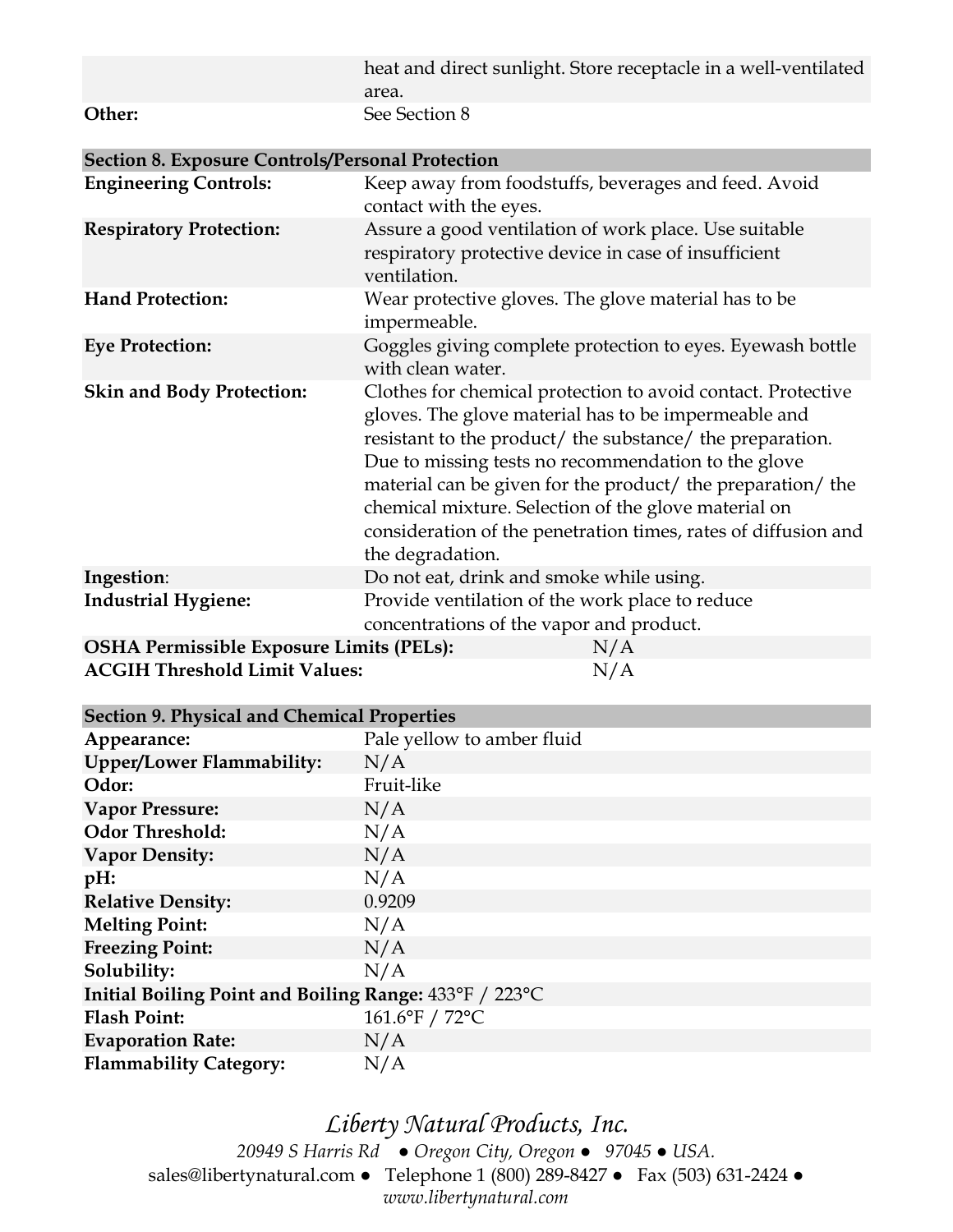| <b>Partition Coefficient:</b>     | N/A |
|-----------------------------------|-----|
| <b>Auto-ignition Temperature:</b> | N/A |
| <b>Decomposition Temperature:</b> | N/A |
| Viscosity:                        | N/A |
| <b>Specific Gravity:</b>          | N/A |

|  |  |  |  |  | <b>Section 10. Stability and Reactivity</b> |
|--|--|--|--|--|---------------------------------------------|
|--|--|--|--|--|---------------------------------------------|

| Stability:                   | Stable under normal circumstances. Avoid heat and ignition |
|------------------------------|------------------------------------------------------------|
|                              | sources.                                                   |
| Avoid:                       | Excessive heat.                                            |
| Incompatibility:             | Undetermined                                               |
| <b>Hazardous Byproducts:</b> | None in normal conditions.                                 |
| Other:                       | None                                                       |

| <b>Section 11. Toxicological Information</b> |                                        |
|----------------------------------------------|----------------------------------------|
| <b>Toxicological and Health Effects:</b>     | Not determined                         |
| <b>Likely Routes of Exposure:</b>            | Eyes, nose, mouth, skin.               |
| <b>Signs and Symptoms of Exposure:</b>       | See Section 2. Hazards Identification. |
| LD50 (median lethal dose):                   | (oral, rat) $>5,000$ mg/kg             |
| <b>Listed NTP Carcinogen:</b>                | No ingredients are listed carcinogens. |
| <b>INGESTION:</b>                            | N/A                                    |
|                                              |                                        |

| Section 12. Ecological Information |                                                  |  |
|------------------------------------|--------------------------------------------------|--|
| <b>TOXICITY:</b>                   | See Section 2                                    |  |
| PERSISTENCE / DEGRADABILITY:       | No information available.                        |  |
| <b>BIOACCUMULATION POTENTIAL:</b>  | No information available.                        |  |
| <b>RESULTS OF PBT AND vPvB</b>     |                                                  |  |
| <b>ASSESSMENT:</b>                 | No information available.                        |  |
| <b>MOBILITY IN SOIL:</b>           | No information available.                        |  |
| <b>OTHER ADVERSE EFFECTS:</b>      | Do not allow product to reach ground water,      |  |
|                                    | water course or sewage system. Harmful to        |  |
|                                    | aquatic organisms. Danger to drinking water      |  |
|                                    | even if extremely small quantities leak into the |  |
|                                    | ground. The product contains materials that      |  |
|                                    | are harmful to the environment. The product      |  |
|                                    | contains materials that are harmful to the       |  |
|                                    | environment.                                     |  |
|                                    |                                                  |  |

| <b>Section 13. Disposal Considerations</b> |                                                             |  |  |  |
|--------------------------------------------|-------------------------------------------------------------|--|--|--|
| <b>Disposal Containers:</b>                | Vapors may collect in empty containers. Rinse or evaporate  |  |  |  |
|                                            | thoroughly.                                                 |  |  |  |
| <b>Waste Disposal:</b>                     | N/A                                                         |  |  |  |
| <b>Special Considerations:</b>             | Must be specially treated adhering to official regulations. |  |  |  |